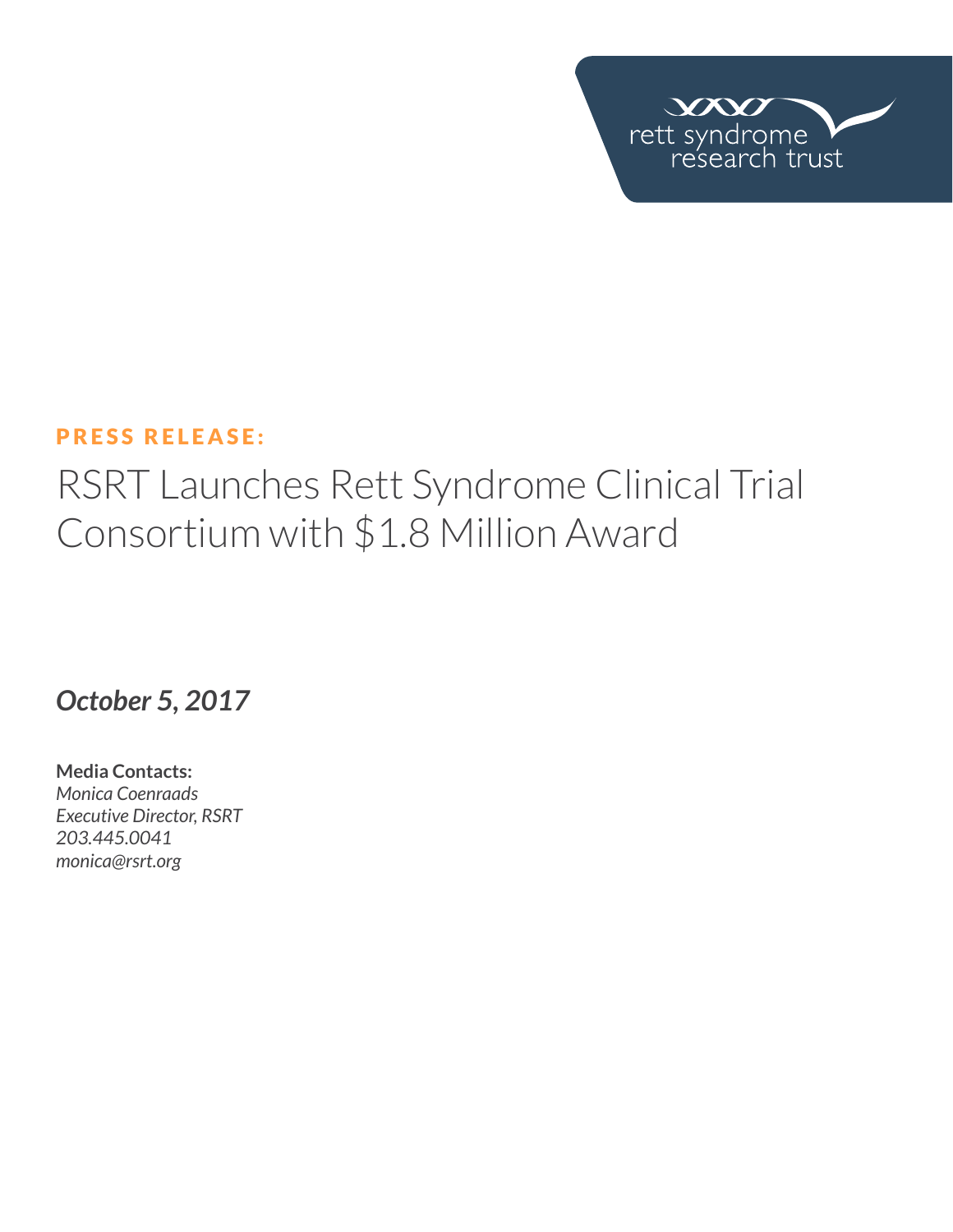## RSRT Launches Rett Syndrome Clinical Trial Consortium with \$1.8 Million Award



 $VX$ ett syndrome

arch trust

During the last decade, the Rett Syndrome basic science community, fueled by millions of dollars in research investments, has made phenomenal progress in understanding the disease. Coupled with technological advances in a number of fields, including gene therapy, we are now on the brink of advancing potentially life-changing therapeutics into human clinical trials.

These human clinical trials will generally be undertaken at Rett Syndrome Clinics, many of which are facing a number of key challenges due to lack of funding.

Firstly, there are a limited number of Rett physicians who have sufficient expertise and resources to participate in clinical research that meets rigorous FDA standards. Secondly, most Rett Clinics are resource constrained and constantly challenged to support and retain the highly trained personnel necessary to conduct rigorous clinical research. Lastly, lack of funding and trained personnel impacts the Rett clinician's ability to analyze and publish data in a timely fashion, potentially delaying the sharing of important information.

For all these reasons, the time is right to invest in a *Clinical Trial Consortium* to support rigorous testing of the therapeutics we have worked so hard to develop.

The *Clinical Trial Consortium* will launch with an initial investment of \$1.8 million to support four Rett Clinics. As our funding allows, we hope to grow the number of Clinics in the *Consortium*. This initial grant of \$1.8 million will support full-time research support staff (research coordinators, nurses and/or physicians in training) for three years at the following Clinics:

- 1. **Center for Rare Neurological Diseases** (CRND, Atlanta); Dr. Daniel Tarquinio
- 2. **Montefiore Medical Center** (MMC, Bronx NY); Dr. Sasha Djukic
- 3. **Children's Hospital of Philadelphia** (CHOP); Dr. Eric Marsh
- 4. **Boston Children's Hospital** (BCH); Drs. David Lieberman & Mustafa Sahin